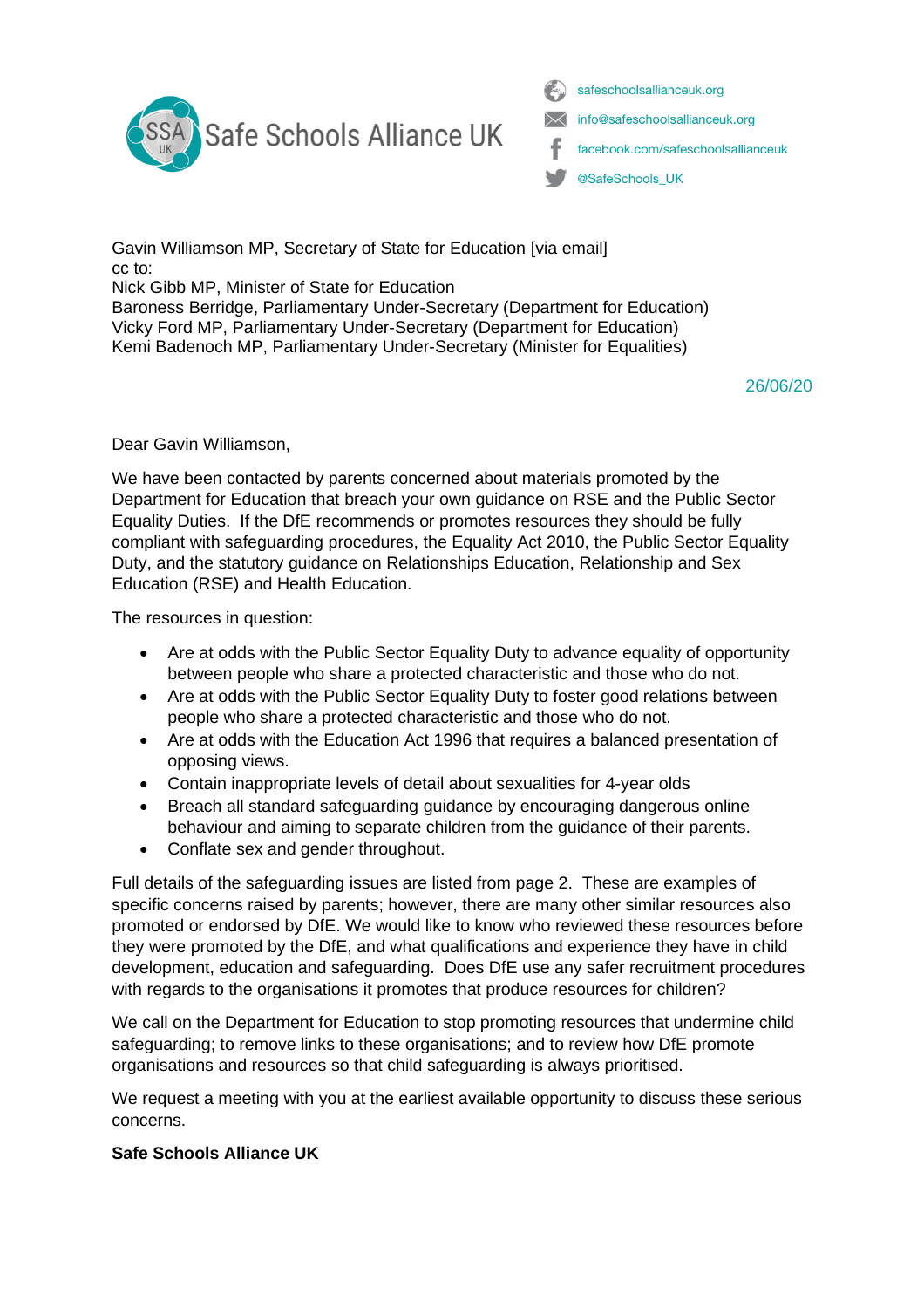

safeschoolsallianceuk.org info@safeschoolsallianceuk.org facebook.com/safeschoolsallianceuk @SafeSchools\_UK

# **Safeguarding issues in detail**

### **The [Day](https://theday.co.uk/) online newsletter**

The Department for Education [recommends 'The Day'](https://www.gov.uk/government/publications/coronavirus-covid-19-online-education-resources/english-resources) as a resource for home learning during school closures, at every level from age 5.

[A recent PSHE activity,](https://safeschoolsallianceuk.net/wp-content/uploads/2020/06/The-Day-_-Potterheads-cancel-Rowling-after-trans-tweet.pdf) (since taken down) posted on the site looked at JK Rowling's recent comments in favour of retaining women's rights to single sex spaces. This post described J.K Rowling as 'deeply unpleasant', 'harming minorities', and a 'bad person' who 'has done something terrible'. The article goes on to compare Rowling to the anti-Semitic composer Richard Wagner, and, with incredible insensitivity, the painter Pablo Picasso, who it says has been 'accused of a celebration of sexual violence'.

Despite 'The Day' claiming to look at current events 'without bias', no alternative viewpoint to this was given.

The parent who sent this to us was outraged that her school would send her son a piece of writing which suggested that women should be silenced, boycotted and erased for questioning sex self-identification, and which portrayed her exercising of free speech on a matter of public debate as hateful.

We are appalled that the DfE is promoting a resource which gives such an unbalanced view of issues affecting women and girls to teenagers.

How is the DfE fulfilling its Public Sector Equality Duty to 'advance equality of opportunity between persons who share a relevant protected characteristic (in this case, sex) and persons who do not share it' by promoting this resource?

How is the DfE fulfilling its 'Duty to secure balanced treatment of political issues' under the Education Act 1996?

Given the high levels of sexual abuse and harassment reported by girls in school, why is DfE endorsing the view that women who wish to retain their rights to single-sex spaces are deeply unpleasant?

Given that single-sex spaces are allowed under the Equality Act 2010, why is DfE endorsing resources that describe women who seek to utilise this right as hateful?

### **Just Like Us**

We have also been contacted by parents concerned about your promotion of 'Just Like Us' on the DfE [Facebook](file:///C:/Users/clair/OneDrive/Desktop/SSAUK/bit.ly/2ZdBsIm) page.

### **Just Like Us – LGBT+ Essentials with Olly Pike! video**

The 'LGBT+ Essentials with Olly Pike!' [video](https://www.facebook.com/watch/live/?v=869925123502534&ref=watch_permalink) is marketed as being for 4-11 year olds. It is a series of short videos followed by a question and answer session. The first video explains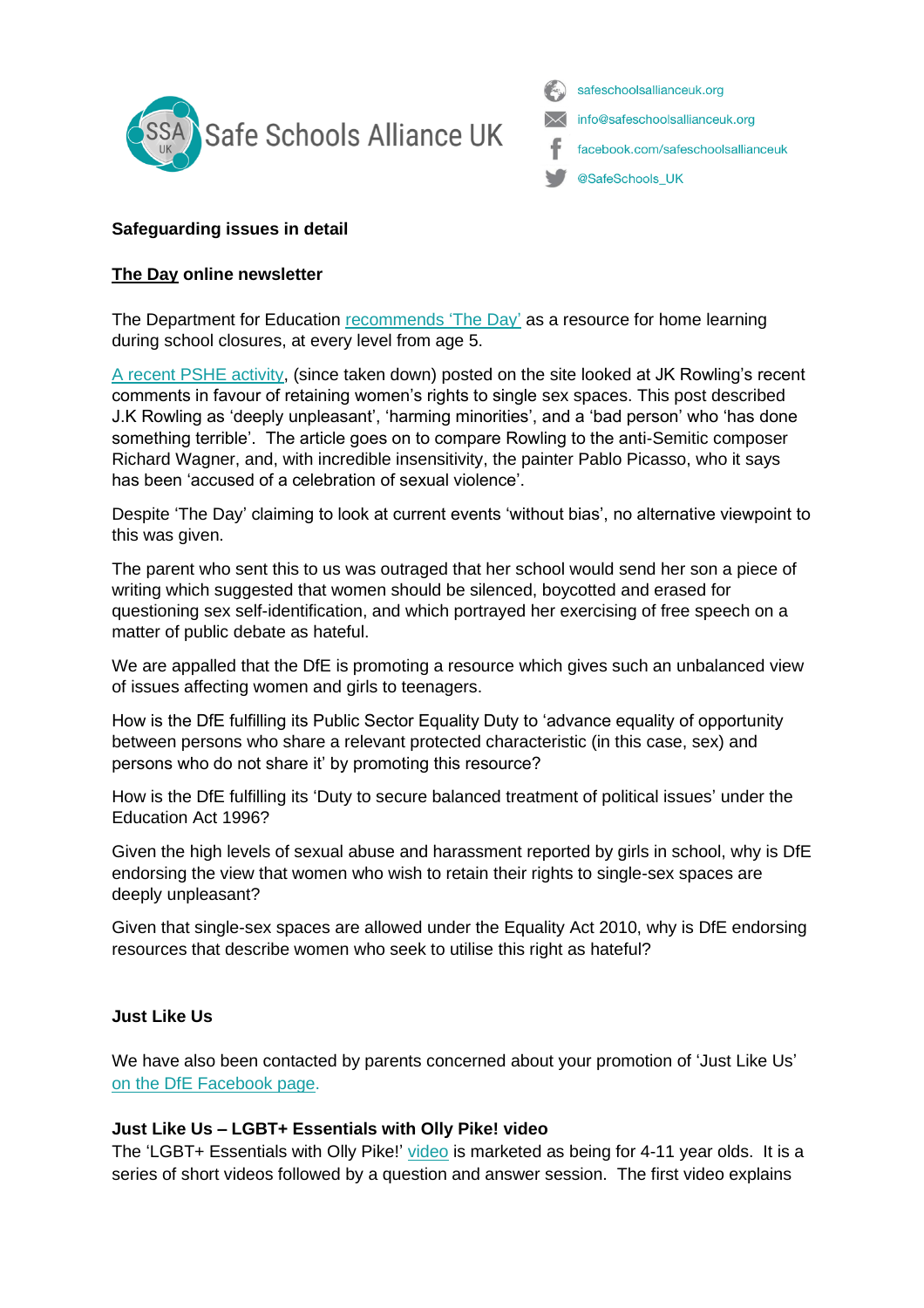

safeschoolsallianceuk.org info@safeschoolsallianceuk.org facebook.com/safeschoolsallianceuk @SafeSchools\_UK

what LGBT+ means, which includes briefly mentioning pansexual, asexual, queer and bigender.

• Does DfE consider listing all these sexualities to be an appropriate learning point for four-year olds?

In the question and answer session, Olly Pike gives a number of answers that are inappropriate for the stated age range of 4-11-year olds.

When discussing the Rainbow Flag, Pike comments that if you are an LGBT+ person, when you see the LGBT+ flag you know you will be welcome and will feel safe.

- Does DfE consider it appropriate to imply to 4-11-year olds that places that do not display the rainbow are unsafe?
- Does DfE consider it appropriate to tell 4-11-year olds that anyone displaying the rainbow flag is 'safe'? What does this mean in the context of safe and unsafe adults?

When asked who a child can talk to if they have questions about being LGBT+, Pike says children aged 5-9 should ask their parents. He goes on to say that for older children (again, bearing in mind this is aimed at 4-11 year olds) who are questioning if they might be LGBT+, it's really important to consider whether talking to someone is going to be safe. He suggests that children don't talk to immediate family or friends, but someone they trust like a teacher – perhaps an LGBT+ teacher – about what being LGBT+ means. He also suggests getting information online from his own videos, as well as charities websites including Mermaids.

- Why is the DfE encouraging children not to talk to their parents and suggesting that talking to parents might not be safe, in the absence of any indication of risk?
- Why is the DfE encouraging children to look up information online without talking to their parents, in the absence of any indication of parental risk?

Pike replies to a question about role models by saying that one of his favourite LGBT+ representatives is Munroe Bergdorf. Bergdorf is a 'trans activist' who was dropped as an NSPCC Ambassador after concerns were raised over Bergdorf's practice of encouraging teenagers to make direct contact via social media.

• Does DfE believe that Munroe Bergdorf is a suitable role model for young children?

Pike also replies to a question by saying that if anyone doesn't know what RuPaul's Drag Race is, he has a video about it on his site. RuPaul's Drag Race is shown after the watershed and contains adult content that is clearly unsuitable for primary school aged children.

• Does DfE believe it is appropriate to discuss programmes containing adult content with young children?